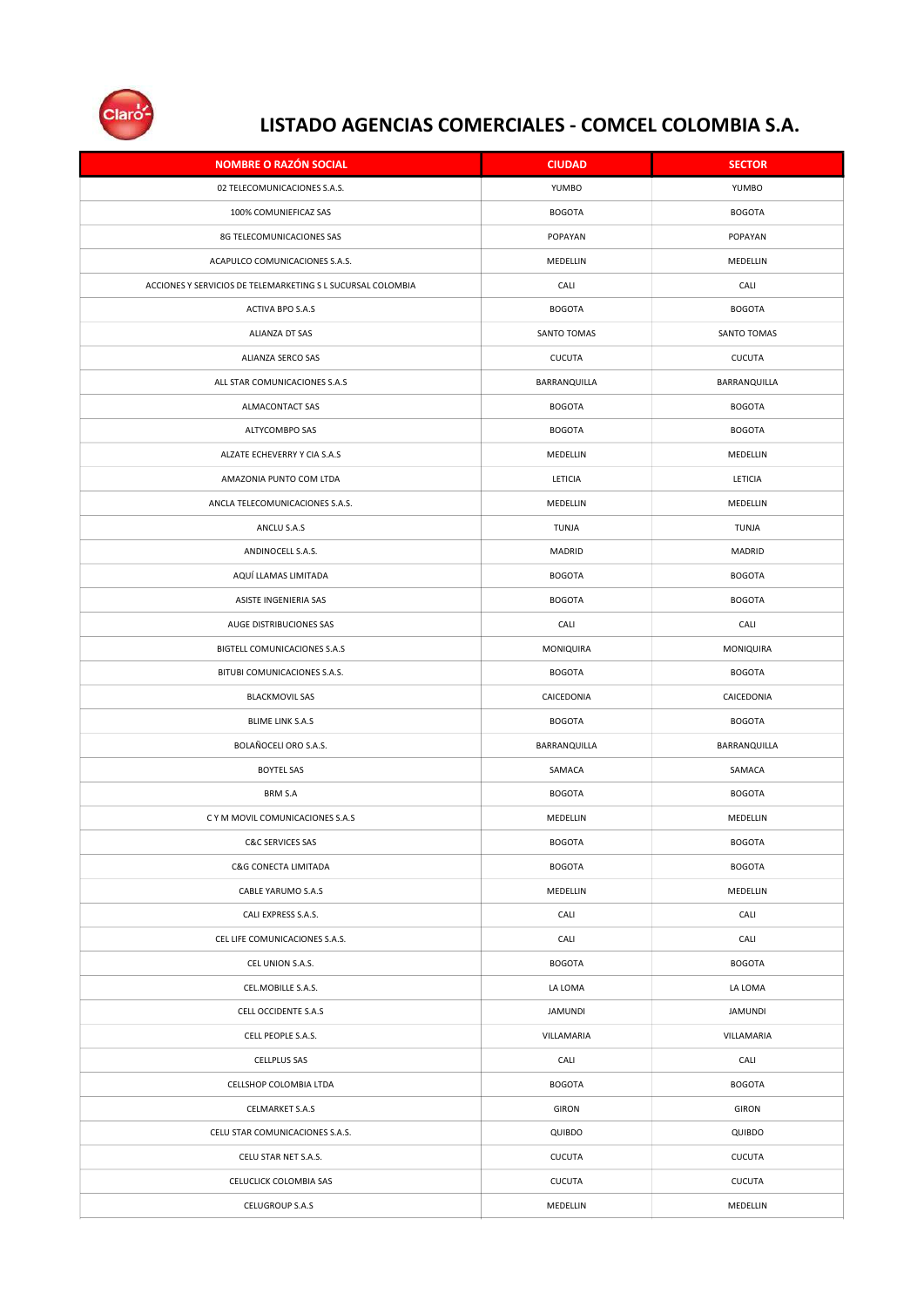

| <b>NOMBRE O RAZON SOCIAL</b>                                                     | <b>CIUDAD</b>          | <b>SECTOR</b>     |
|----------------------------------------------------------------------------------|------------------------|-------------------|
| CELULARES Y TELECOMUNICACIONES CELTEL SA                                         | FLORIDABLANCA          | FLORIDABLANCA     |
| CELULLANO N&B S.A.S.                                                             | <b>ACACIAS</b>         | <b>ACACIAS</b>    |
| CELUMAX - JT COMUNICACIONES SAS                                                  | <b>SAN PEDRO</b>       | <b>SAN PEDRO</b>  |
| CELUNET IP S.A.S.                                                                | PLANETA RICA           | PLANETA RICA      |
| CELUNORTE COMUNICACIONES S.A.S                                                   | SINCELEJO              | SINCELEJO         |
| CELUPARQUE OCAÑA C&P SAS                                                         | OCAÑA                  | OCAÑA             |
| CELUSTORE COMUNICACIONES S.A.S.                                                  | <b>IBAGUE</b>          | <b>IBAGUE</b>     |
| CELUTEL S.A.S.                                                                   | SINCELEJO              | SINCELEJO         |
| CEMOVIL DE OCCIDENTE SAS                                                         | CALI                   | CALI              |
| CENTRO DE NEGOCIOS DE COMUNICACIONES CPC S.A.S                                   | <b>BARBOSA</b>         | <b>BARBOSA</b>    |
| <b>CIBERCEL SAS</b>                                                              | BUCARAMANGA            | BUCARAMANGA       |
| CLAROCEL S.A.S                                                                   | CIMITARRA              | CIMITARRA         |
| CLEAR PHONE S.A.S.                                                               | <b>CUCUTA</b>          | <b>CUCUTA</b>     |
| COLMOVILES TELECOMUNICACIONES S.A.S                                              | PUERTO ASIS            | PUERTO ASIS       |
| COLOMBIAN OUTSOURCING SOLUTIONS SAS                                              | <b>BOGOTA</b>          | <b>BOGOTA</b>     |
| COMERCIAL DISTRIBUCIONES TU SIM SAS                                              | BARRANQUILLA           | BARRANQUILLA      |
| COMERCIALIZADORA CAMDUN SAS                                                      | <b>CUCUTA</b>          | <b>CUCUTA</b>     |
| <b>COMNAPAC SAS</b>                                                              | CAQUEZA                | CAQUEZA           |
| COMNORTE S.A.S.                                                                  | ARANZAZU - CALDAS      | ARANZAZU - CALDAS |
| COMPAÑÍA INTEGRAL NEGOCIOS DE COLOMBIA S.A.S "CINCO S.A.S"                       | MEDELLIN               | MEDELLIN          |
| COMPAÑÍA INTERNACIONAL DE COMUNICACIÓNES MARG S.A.S "CICOMARG"                   | <b>BOGOTA</b>          | <b>BOGOTA</b>     |
| <b>COMPRODIGIOS SAS</b>                                                          | MEDELLIN               | MEDELLIN          |
| COMPULAGO SAS                                                                    | CARTAGENA              | CARTAGENA         |
| COMTEL S.A.S.                                                                    | SANTA MARTA            | SANTA MARTA       |
| COMUNICACION MOVIL S.A. "COMOVIL"                                                | <b>FUNZA</b>           | FUNZA             |
| COMUNICACIONES CLARO DEL ARCHIPIELAGO SAS                                        | <b>SAN ANDRES</b>      | <b>SAN ANDRES</b> |
| COMUNICACIONES COLOMBIA MOVIL S.A.S.                                             | BUCARAMANGA            | BUCARAMANGA       |
| COMUNICACIONES CONDOTO S.A.S.                                                    | CONDOTO/CHOCO          | СОМДОТО/СНОСО     |
| COMUNICACIONES DEL SUR LTDA                                                      | <b>BANCO MAGDALENA</b> | BANCO MAGDALENA   |
| COMUNICACIONES DOFER SAS                                                         | SOGAMOSO               | SOGAMOSO          |
| COMUNICACIONES GANA                                                              | <b>BOGOTA</b>          | <b>BOGOTA</b>     |
| COMUNICACIONES GLOBALES COLOMBIA S.A.                                            | <b>BOGOTA</b>          | <b>BOGOTA</b>     |
| COMUNICACIONES J.Q SAS                                                           | MANIZALES              | MANIZALES         |
| COMUNICACIONES JRCB SOCIEDAD POR ACCIONES SIMPLIFICADA "COMUNICACIONES JRCB SAS" | <b>BOGOTA</b>          | <b>BOGOTA</b>     |
| COMUNICACIONES RH S.A.S                                                          | VALLEDUPAR             | VALLEDUPAR        |
| COMUNICACIONES S Y G SAS                                                         | <b>BOGOTA</b>          | <b>BOGOTA</b>     |
| COMUNICACIONES SOL DEL CARIBE SAS                                                | SANTA MARTA            | SANTA MARTA       |
| CONDECOM S.A.S                                                                   | <b>NEIVA</b>           | <b>NEIVA</b>      |
| CONECTADOS MOVIL SAS                                                             | AGUAZUL                | AGUAZUL           |
| CONECTAMOS RED S.A.S.                                                            | <b>BOGOTA</b>          | <b>BOGOTA</b>     |
| <b>CONECTAR TV SAS</b>                                                           | <b>BOGOTA</b>          | <b>BOGOTA</b>     |
| CONECTATE COMUNICACIONES MOVILES S.A.S                                           | TUMACO                 | <b>TUMACO</b>     |
| CONECTECH COMUNICACIONES SAS                                                     | <b>BOGOTA</b>          | <b>BOGOTA</b>     |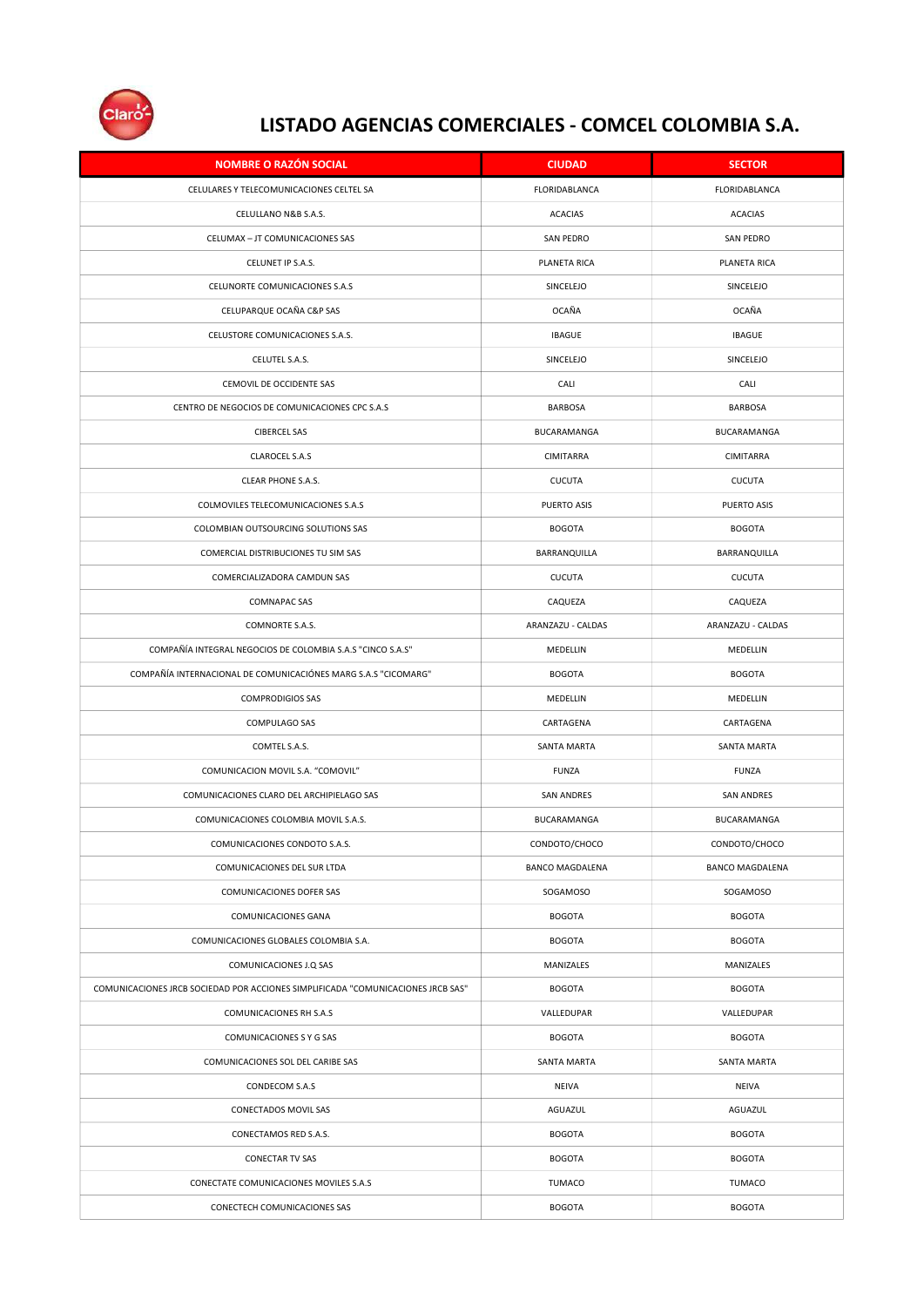

| <b>NOMBRE O RAZÓN SOCIAL</b>                                       | <b>CIUDAD</b>       | <b>SECTOR</b>       |
|--------------------------------------------------------------------|---------------------|---------------------|
| CONECTIVIDAD MOVIL S.A.S.                                          | GIRARDOT            | <b>GIRARDOT</b>     |
| CONEXIONES CELULARES SAS                                           | ARAUQUITA           | ARAUQUITA           |
| <b>CONFEMOVIL SAS</b>                                              | <b>BOGOTA</b>       | <b>BOGOTA</b>       |
| CONTACTO SOLUTIONS LTDA                                            | <b>BOGOTA</b>       | <b>BOGOTA</b>       |
| <b>CONTENTO BPS S.A</b>                                            | <b>ITAGUI</b>       | <b>ITAGUI</b>       |
| CONTINENTAL RED SAS                                                | MEDELLIN            | MEDELLIN            |
| <b>CONVERCELL SAS</b>                                              | <b>CUCUTA</b>       | <b>CUCUTA</b>       |
| CONVERGENCIA TECNOLOGICA CELULAR SAS "CONVERCEL SAS"               | SABANETA- ANTIOQUIA | SABANETA- ANTIOQUIA |
| CORESCALL SAS                                                      | <b>BOGOTA</b>       | <b>BOGOTA</b>       |
| COSMOCELL LTDA                                                     | SANTA MARTA         | SANTA MARTA         |
| CREANDO SOLUCIONES IT SAS                                          | <b>BOGOTA</b>       | <b>BOGOTA</b>       |
| DANCELL LTDA                                                       | VALLEDUPAR          | VALLEDUPAR          |
| DATASIM SAS                                                        | MEDELLIN            | MEDELLIN            |
| DATASMART SAS                                                      | VILLAVICENCIO       | VILLAVICENCIO       |
| DATOS MOVILES EN LINEA LTDA.                                       | TAME - ARAUCA       | TAME - ARAUCA       |
| DAVIDMOVIL S.A.S                                                   | PLANADAS / TOLIMA   | PLANADAS / TOLIMA   |
| DIESTRO S.A.S                                                      | MEDELLIN            | MEDELLIN            |
| DIGICEL T&T SAS                                                    | BUCARAMANGA         | BUCARAMANGA         |
| DIMENSION CELULAR S.A.S                                            | <b>CUCUTA</b>       | <b>CUCUTA</b>       |
| DIMOBILES ANTIOQUIA SAS                                            | MEDELLIN            | MEDELLIN            |
| DIMOVIL COLOMBIA S.A.S.                                            | CALI                | CALI                |
| DISTRIBUCIONES DEL QUINDIO S.A.S. ZOMAC                            | SALENTO             | SALENTO             |
| DISTRIBUCIONES GP S.A.S                                            | TIPACOQUE           | TIPACOQUE           |
| DISTRIBUCIONES R.P. CELL SOCIEDAD POR ACCIONES SIMPLIFICADA.       | BARRANQUILLA        | BARRANQUILLA        |
| DISTRIBUCIONES TECOMOVIL S.A.S.                                    | <b>NILO</b>         | <b>NILO</b>         |
| DISTRIBUCIONES Y CELULARES SEBASTIAN SAS                           | GIRARDOTA           | GIRARDOTA           |
| DISTRIBUIDOR DE COMUNICACIONES Y TECNOLOGIA S.A.S. "DITCOM S.A.S." | PEREIRA             | PEREIRA             |
| DISTRICEL.PARK SAS                                                 | VILLAVICENCIO       | VILLAVICENCIO       |
| DISTRICELCOM.COM S.A.S                                             | SABANA DE TORRES    | SABANA DE TORRES    |
| <b>DISTRIDATOS SAS</b>                                             | MEDELLIN            | MEDELLIN            |
| DISTRIMOVIL ORIENTE SAS                                            | SOCORRO / SANTANDER | SOCORRO / SANTANDER |
| DS- MAX CITY MARKETING SAS                                         | PEREIRA             | PEREIRA             |
| <b>E-MOBILE SAS</b>                                                | BUCARAMANGA         | BUCARAMANGA         |
| EMTEL TELECOMUNICACIONES SAS                                       | BARRANQUILLA        | BARRANQUILLA        |
| ESIM COMUNICACIONES S.A.S.                                         | CARTAGENA           | CARTAGENA           |
| FAST COLLECTING COLOMBIA SAS                                       | <b>BOGOTA</b>       | <b>BOGOTA</b>       |
| FENIX GROUP COMUNICACIONES S.A.S                                   | PITALITO            | PITALITO            |
| FIBERGROUP S.A.S.                                                  | BUCARAMANGA         | BUCARAMANGA         |
| FISH COMUNICACIONES S.A.S                                          | CALI                | CALI                |
| FOTOSPORT SAS                                                      | TUNJA               | TUNJA               |
| FRONTERA CELULAR S.A.S.                                            | <b>CUCUTA</b>       | <b>CUCUTA</b>       |
| GALCOM S.A.S. GALLEGO COMUNICACIONES                               | SANTA ROSA DE CABAL | SANTA ROSA DE CABAL |
| GANA TODO APP SAS                                                  | <b>BOGOTA</b>       | <b>BOGOTA</b>       |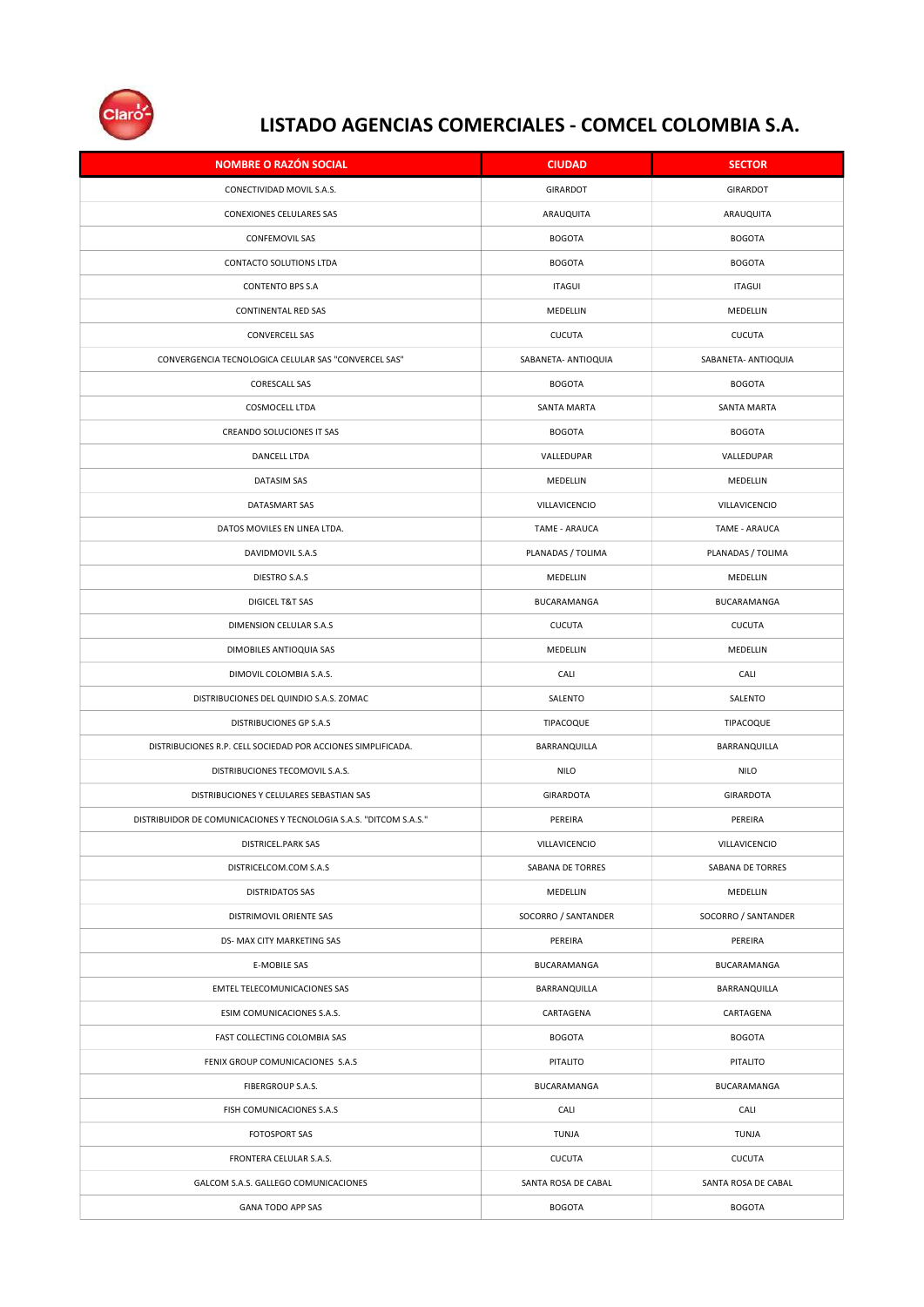

| <b>NOMBRE O RAZÓN SOCIAL</b>                                   | <b>CIUDAD</b>          | <b>SECTOR</b>          |
|----------------------------------------------------------------|------------------------|------------------------|
| GARMA COMUNICACIONES S.A.S                                     | <b>CUCUTA</b>          | <b>CUCUTA</b>          |
| GB-CELL DISTRIBUIDORES S.A.S.                                  | ZARZAL VALLE DEL CAUCA | ZARZAL VALLE DEL CAUCA |
| <b>GEDIMA SAS</b>                                              | MEDELLIN               | MEDELLIN               |
| GESA GRUPO EMPRESARIAL SAS                                     | <b>NEIVA</b>           | NEIVA                  |
| GLOBAL MR S.A.S                                                | SEGOVIA                | SEGOVIA                |
| GLOBAL SALES SOLUTIONS COLOMBIA S.A.S.                         | <b>BOGOTA</b>          | <b>BOGOTA</b>          |
| GNP GRUPO NACIONAL DE PROYECTOS SAS                            | <b>BOGOTA</b>          | <b>BOGOTA</b>          |
| GOLD GROUP G&G S.A.S.                                          | <b>BOGOTA</b>          | <b>BOGOTA</b>          |
| <b>GRILLO MR SAS</b>                                           | <b>BOGOTA</b>          | <b>BOGOTA</b>          |
| GRUPO CELULAR MOVIL GCM S.A.S.                                 | BUCARAMANGA            | BUCARAMANGA            |
| GRUPO DATOS MERCADEO Y COMERCIAL DM&C                          | PEREIRA                | PEREIRA                |
| GRUPO EMPRESARIAL AREVALO GARCIA COMUNICACIONES SAS "GREGARCO" | <b>CUCUTA</b>          | <b>CUCUTA</b>          |
| GRUPO EMPRESARIAL BUIMON LTDA                                  | <b>CUCUTA</b>          | <b>CUCUTA</b>          |
| GRUPO EMPRESARIAL EL PUNTO DE COLOMBIA S.A.S (GEPCOL)          | CARTAGO                | CARTAGO                |
| GRUPO EMPRESARIAL ESTRATEGAS COLOMBIA S.A.S.                   | <b>BOGOTA</b>          | <b>BOGOTA</b>          |
| GRUPO MENSAJES DE VOZ SAS                                      | <b>BOGOTA</b>          | <b>BOGOTA</b>          |
| GRUPO S&C COLOMBIA SAS                                         | BARRANQUILLA           | BARRANQUILLA           |
| <b>GSC OUTSOURCING SAS</b>                                     | <b>BOGOTA</b>          | <b>BOGOTA</b>          |
| <b>HELCOM SAS</b>                                              | CHOACHI                | CHOACHI                |
| HOGULMOVIL S.A.S.                                              | CERRITO                | CERRITO                |
| IMPRECOM TELECOMUNICACIONES LTDA                               | POPAYAN                | POPAYAN                |
| <b>INFOCEL SAS</b>                                             | <b>FLORENCIA</b>       | <b>FLORENCIA</b>       |
| INGENIERIA EN TELEVISION DIGITAL & NUEVAS TECNOLOGIAS SAS      | <b>BOGOTA</b>          | <b>BOGOTA</b>          |
| INMEL INGENIERIA S.A.S                                         | MEDELLIN               | MEDELLIN               |
| INNOVACEL COMUNICACIONES S.A.S                                 | COSTA                  | COSTA                  |
| INNOVACOM COMUNICACIONES SAS                                   | <b>BOGOTA</b>          | <b>BOGOTA</b>          |
| INSTATEC SERVICIOS Y MAS S.A.S.                                | CALI                   | CALI                   |
| INTELIGENCE BUSSINES RECOVERY COLOMBIA SAS                     | <b>BOGOTA</b>          | <b>BOGOTA</b>          |
| INTELLIGENT CUSTOMER ACQUISITION SAS - CONVERTIA               | <b>BOGOTA</b>          | <b>BOGOTA</b>          |
| INTERACTIVO CONTACT CENTER S.A                                 | <b>BOGOTA</b>          | <b>BOGOTA</b>          |
| INTERED COMUNICACIONES J&V S.A.S                               | CHIQUINQUIRA           | CHIQUINQUIRA           |
| INTERNACIONAL DE CELULARES S A "ICELL S A"                     | <b>BOGOTA</b>          | <b>BOGOTA</b>          |
| INVERCELL DEL CARIBE S.A.S.                                    | BARRANQUILLA           | BARRANQUILLA           |
| INVERSIONES ARAUJO DOMINGUEZ S.A.S "INVERSIONES AD S.A.S."     | MONTERÍA               | MONTERÍA               |
| <b>INVERSIONES BMS SAS</b>                                     | CARTAGENA              | CARTAGENA              |
| INVERSIONES GERA S.A.S.                                        | VALLEDUPAR             | VALLEDUPAR             |
| INVERSIONES MENDEZ SANCHEZ S.A.S.                              | MONTERÍA               | MONTERÍA               |
| INVERSIONES OPEN MOBILE S.A.S.                                 | CHIQUINQUIRA           | CHIQUINQUIRA           |
| INVERSIONES Y COMERCIALIZACIONES S.A.S.                        | <b>IBAGUE</b>          | <b>IBAGUE</b>          |
| <b>IPMOVILES LTDA</b>                                          | <b>BOGOTA</b>          | <b>BOGOTA</b>          |
| <b>ISAMOVIL SAS</b>                                            | PASTO                  | PASTO                  |
| J & C MOVILE S.A.S                                             | <b>BOGOTA</b>          | <b>BOGOTA</b>          |
| JANN CELPHONE S.A.S.                                           | VILLAVICENCIO          | VILLAVICENCIO          |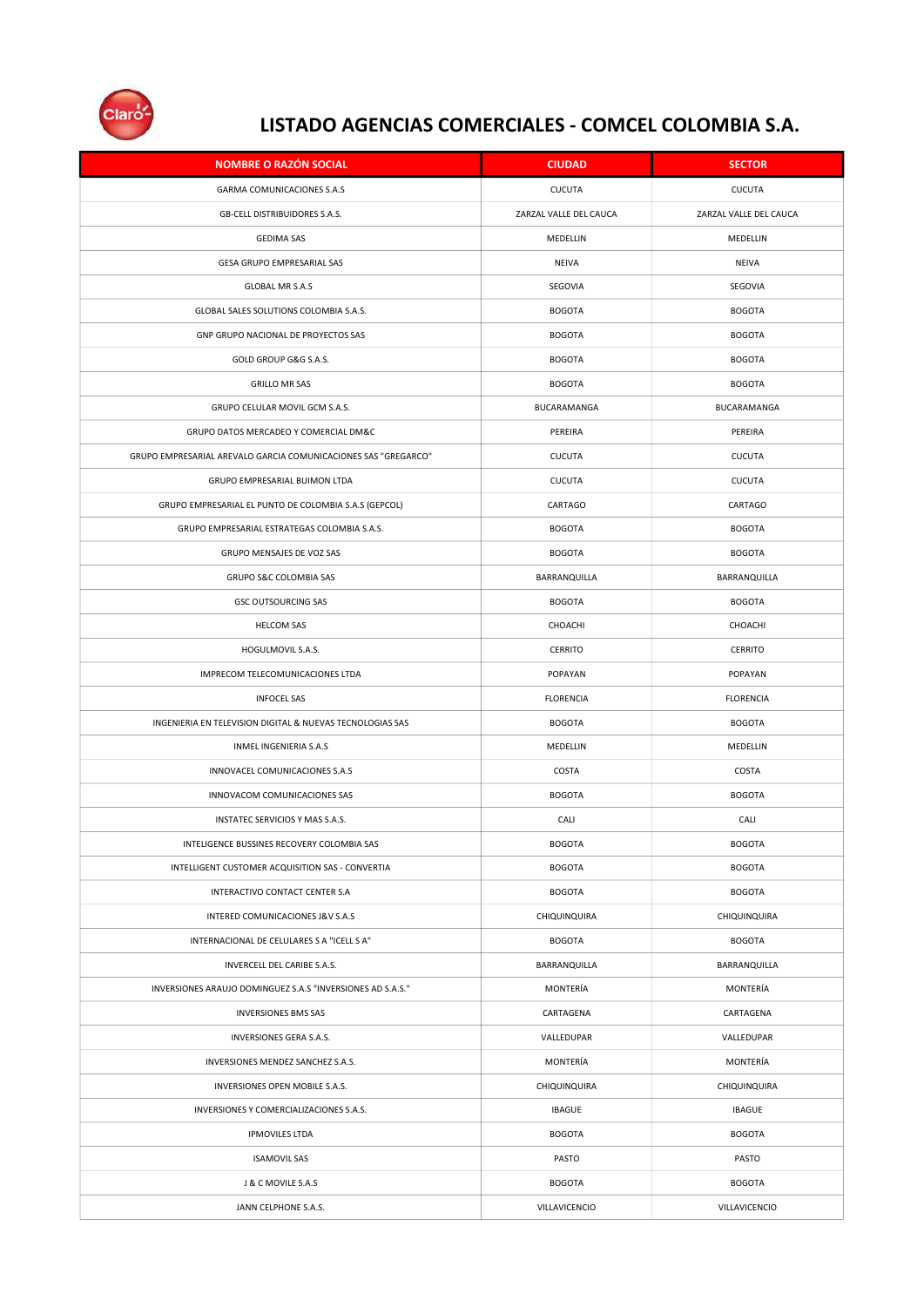

| <b>NOMBRE O RAZÓN SOCIAL</b>                                                  | <b>CIUDAD</b>                | <b>SECTOR</b>                |
|-------------------------------------------------------------------------------|------------------------------|------------------------------|
| JARA INMOBILIARIA SERVICIOS INTEGRALES SAS                                    | <b>RESTREPO</b>              | <b>RESTREPO</b>              |
| JCA INGENIERIA & CONSULTORIA S.A.S                                            | SANTA MARTA                  | SANTA MARTA                  |
| JESMAR HURTADO Y COMPAÑIA S. EN C. "JESMAR"                                   | <b>FLORENCIA</b>             | <b>FLORENCIA</b>             |
| JJM TELECOMUNICACIONES SAS                                                    | <b>CUCUTA</b>                | CUCUTA                       |
| JKM COMUNICACIONES S.A.S                                                      | BUENAVENTURA                 | BUENAVENTURA                 |
| JV COMUNICACIONES MAXI S.A.S                                                  | BARRANQUILLA                 | BARRANQUILLA                 |
| JYN COMUNICACIONES (BLITZ)                                                    | <b>FUNDACIÓN</b>             | <b>FUNDACIÓN</b>             |
| KEOPS COMUNICACIONES SAS                                                      | <b>BOGOTA</b>                | <b>BOGOTA</b>                |
| KLIK MOVIL S.A.S                                                              | <b>BOGOTA</b>                | <b>BOGOTA</b>                |
| L&J COMUNICACIONES SAS                                                        | PEREIRA                      | PEREIRA                      |
| LATCOM LATINOAMERICANA DE COMUNICACIONES S.A. EN REORGANIZACION "LATCOM S.A." | <b>BOGOTA</b>                | <b>BOGOTA</b>                |
| LAUSHA COMUNICACIONES SAS                                                     | MEDELLIN                     | MEDELLIN                     |
| LED COMUNICACIONES S.A.S.                                                     | CALI                         | CALI                         |
| LEFCOM S.A.S.                                                                 | YOPAL                        | YOPAL                        |
| LIEVANO COMUNICACIONES SAS                                                    | <b>BOGOTA</b>                | <b>BOGOTA</b>                |
| LIFE SERVICES LIMITADA                                                        | <b>BOGOTA</b>                | <b>BOGOTA</b>                |
| LIKE TECHNOLOGY SAS                                                           | <b>BOGOTA</b>                | <b>BOGOTA</b>                |
| LLANO MOVILES NICEL S.A.S                                                     | CURABAL                      | CURABAL                      |
| LOGYTECH MOBILE SAS                                                           | COTA                         | COTA                         |
| LUNA TELEFONIA MOVIL S.A.S.                                                   | LA PLATA - HUILA             | LA PLATA - HUILA             |
| M2 TELCO S.A.S                                                                | <b>BOGOTA</b>                | <b>BOGOTA</b>                |
| MAGANET.COM SAS                                                               | CARTAGENA                    | CARTAGENA                    |
| MARSAN COMUNICACIONES S.A.S.                                                  | LA UNION/<br>NORTE DEL VALLE | LA UNION/<br>NORTE DEL VALLE |
| MAX EVOLUTION SAS                                                             | <b>CUCUTA</b>                | <b>CUCUTA</b>                |
| MC MULTICELL S.A.S                                                            | SANTA MARTA                  | <b>SANTA MARTA</b>           |
| MELTEC DE ORIENTE S.A.S.                                                      | <b>DUITAMA</b>               | <b>DUITAMA</b>               |
| <b>MENTIUS SAS</b>                                                            | <b>BOGOTA</b>                | <b>BOGOTA</b>                |
| MEYER MOVILES S.A.S.                                                          | <b>CUCUTA</b>                | <b>CUCUTA</b>                |
| MI RED MOVIL SAS                                                              | <b>BOGOTA</b>                | <b>BOGOTA</b>                |
| MILLENIUM BPO SA                                                              | <b>BOGOTA</b>                | <b>BOGOTA</b>                |
| MOBILE CENTER J&A TELECOMUNICACIONES S.A.S.                                   | ZARZAL VALLE DEL CAUCA       | ZARZAL VALLE DEL CAUCA       |
| MOBILECITY COMUNICACIONES S.A.S. "CITYCOMM"                                   | BUCARAMANGA                  | BUCARAMANGA                  |
| MOBITECH GROUP S.A.S. "MG SAS"                                                | AGUAZUL                      | AGUAZUL                      |
| MOVILCENTER DEL NORTE S.A.S.                                                  | PAZ DE ARIPORO               | PAZ DE ARIPORO               |
| MOVILCO SAS                                                                   | VILLAVICENCIO                | VILLAVICENCIO                |
| MOVILFON S.A.S.                                                               | BUCARAMANGA                  | BUCARAMANGA                  |
| MULTIDIGITAL SAS                                                              | CALI                         | CALI                         |
| MULTISIM SAS                                                                  | BUCARAMANGA                  | BUCARAMANGA                  |
| MUNDO MOVIL EL INGENIERO S.A.S                                                | EL CERRITO                   | EL CERRITO                   |
| MUNDO MOVIL J&L SAS                                                           | <b>GACHETA</b>               | <b>GACHETA</b>               |
| MUNDO TECNOLOGICO GROUP SAS                                                   | <b>BOGOTA</b>                | <b>BOGOTA</b>                |
| NE&TEL. COM SAS                                                               | PAIPA                        | PAIPA                        |
| NEXO PLUSS SAS                                                                | <b>BOGOTA</b>                | <b>BOGOTA</b>                |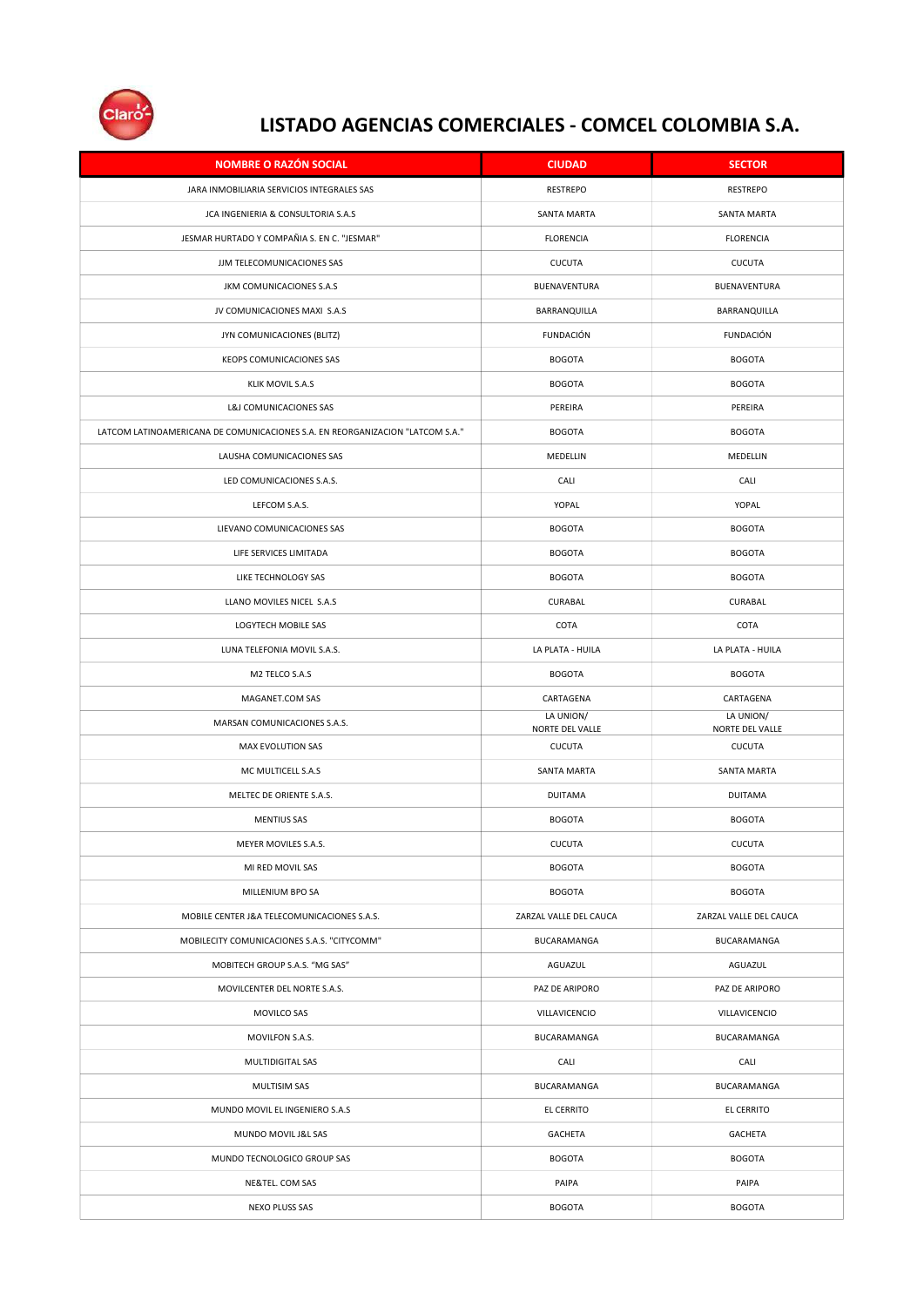

| <b>NOMBRE O RAZÓN SOCIAL</b>                                             | <b>CIUDAD</b>        | <b>SECTOR</b>        |
|--------------------------------------------------------------------------|----------------------|----------------------|
| NUEVAS ESTRATEGIAS EN TELECOMUNICACIONES S.A.S NET                       | BUCARAMANGA          | BUCARAMANGA          |
| OCAÑAXEL LTDA.                                                           | OCAÑA                | OCAÑA                |
| ONE CONTACT INTERNACIONAL SAS                                            | <b>BOGOTA</b>        | <b>BOGOTA</b>        |
| <b>ONSALES SAS</b>                                                       | <b>BOGOTA</b>        | <b>BOGOTA</b>        |
| OPCIONES EN COMUNICACIÓN SAS                                             | CALI                 | CALI                 |
| PHONEMOVIL LTDA                                                          | <b>IBAGUE</b>        | <b>IBAGUE</b>        |
| PLANETA MOVIL. VC. S.A.S.                                                | <b>FLORENCIA</b>     | <b>FLORENCIA</b>     |
| PORTABLE COMUNICACIONES S.A.S                                            | MEDELLIN             | MEDELLIN             |
| POSGIR S.A.S.                                                            | ARAUCA               | ARAUCA               |
| PROMOSMART SAS                                                           | VILLAVICENCIO        | VILLAVICENCIO        |
| PROYECTOS Y MARKETING BPO SAS                                            | BARRANQUILLA         | BARRANQUILLA         |
| QUICENO Y GARZON S.A.S                                                   | <b>DORADA</b>        | <b>DORADA</b>        |
| R&R COMUNICATIONS NETWORKS AND CONSULTING S A S "CONETCON S A S"         | <b>BOGOTA</b>        | <b>BOGOTA</b>        |
| RB COMUNICACIONES Y MANTENIMIENTO SAS                                    | RIOHACHA             | RIOHACHA             |
| RCARGAS ZOMAC SAS                                                        | BUENAVENTURA         | BUENAVENTURA         |
| REATIGA TELECOMUNICACIOINES SAS                                          | BUCARAMANGA          | BUCARAMANGA          |
| RECARGA MOVIL SAS                                                        | ROVIRA-TOLIMA        | ROVIRA-TOLIMA        |
| RED COMUNICA S.A.S                                                       | BARRANQUILLA         | BARRANQUILLA         |
| REDESTELCO SAS                                                           | <b>BOGOTA</b>        | <b>BOGOTA</b>        |
| REDSCO. RED DE SERVICIOS CORPORATIVOS. LTDA                              | CALI                 | CALI                 |
| RHANDOM S.A.S                                                            | <b>BOGOTA</b>        | <b>BOGOTA</b>        |
| RIO COMUNICACIONES PUERTO BERRIO S.A.S                                   | GUARNE               | GUARNE               |
| RIO STAR COMUNICACIONES S.A.S.                                           | RIOHACHA             | RIOHACHA             |
| ROMEROS COMUNICACIONES SAS                                               | POPAYAN              | POPAYAN              |
| RYL TELECOMUNICACIONES SAS                                               | <b>FUNDACIÓN</b>     | <b>FUNDACIÓN</b>     |
| SER COMUNICACIONES S.A.S.                                                | MEDELLIN             | MEDELLIN             |
| SERVICIO TECNOLOGIA Y COMUNICACIONES SAS                                 | TUNJA                | TUNJA                |
| SERVICIOS Y SOLUCIONES MOVILES S.A.S                                     | OCAÑA                | OCAÑA                |
| SERVITELCS SAS                                                           | <b>BOGOTA</b>        | <b>BOGOTA</b>        |
| SINGULAR COMUNICACIONES S A SINGULARCOM SA                               | <b>BOGOTA</b>        | <b>BOGOTA</b>        |
| SIVE DE COLOMBIA SAS                                                     | <b>BOGOTA</b>        | <b>BOGOTA</b>        |
| SJ MOVIL S.A.S.                                                          | VILLA NUEVA CASANARE | VILLA NUEVA CASANARE |
| <b>SKYLINE'S SAS</b>                                                     | <b>BOGOTA</b>        | <b>BOGOTA</b>        |
| <b>SMART PHONE S.A.S</b>                                                 | PITALITO             | PITALITO             |
| SMARTMOBILE SAS                                                          | <b>BOGOTA</b>        | <b>BOGOTA</b>        |
| SOCIEDAD DE COMERCIALIZACION INTERNACIONAL TIERRA DE NEGOCIOS S.A        | BUCARAMANGA          | BUCARAMANGA          |
| SOCIEDAD SUPER BOUTIQUE COMUNICACIONES S.A.S                             | BARRANQUILLA         | BARRANQUILLA         |
| SOCOLTEC SAS                                                             | <b>BOGOTA</b>        | <b>BOGOTA</b>        |
| SOLUCION MOVIL DG SAS                                                    | <b>BOGOTA</b>        | <b>BOGOTA</b>        |
| SOLUCIONES DE ALTA TECNOLOGIA Y SISTEMAS SAT&S SAS                       | SAN GIL              | SAN GIL              |
| SOLUCIONES EN COMUNICACIONES JJL S.A.S. "SOLUCOM JJLS.A.S."              | SABANALARGA          | SABANALARGA          |
| SOLUCIONES MOVILES RIO S.A.S.                                            | RIO BLANCO           | RIO BLANCO           |
| SOLUCIONES TMC SOCIEDAD POR ACCIONES SIMPLIFICADAS " SOLUCIONES TMC SAS" | BUCARAMANGA          | BUCARAMANGA          |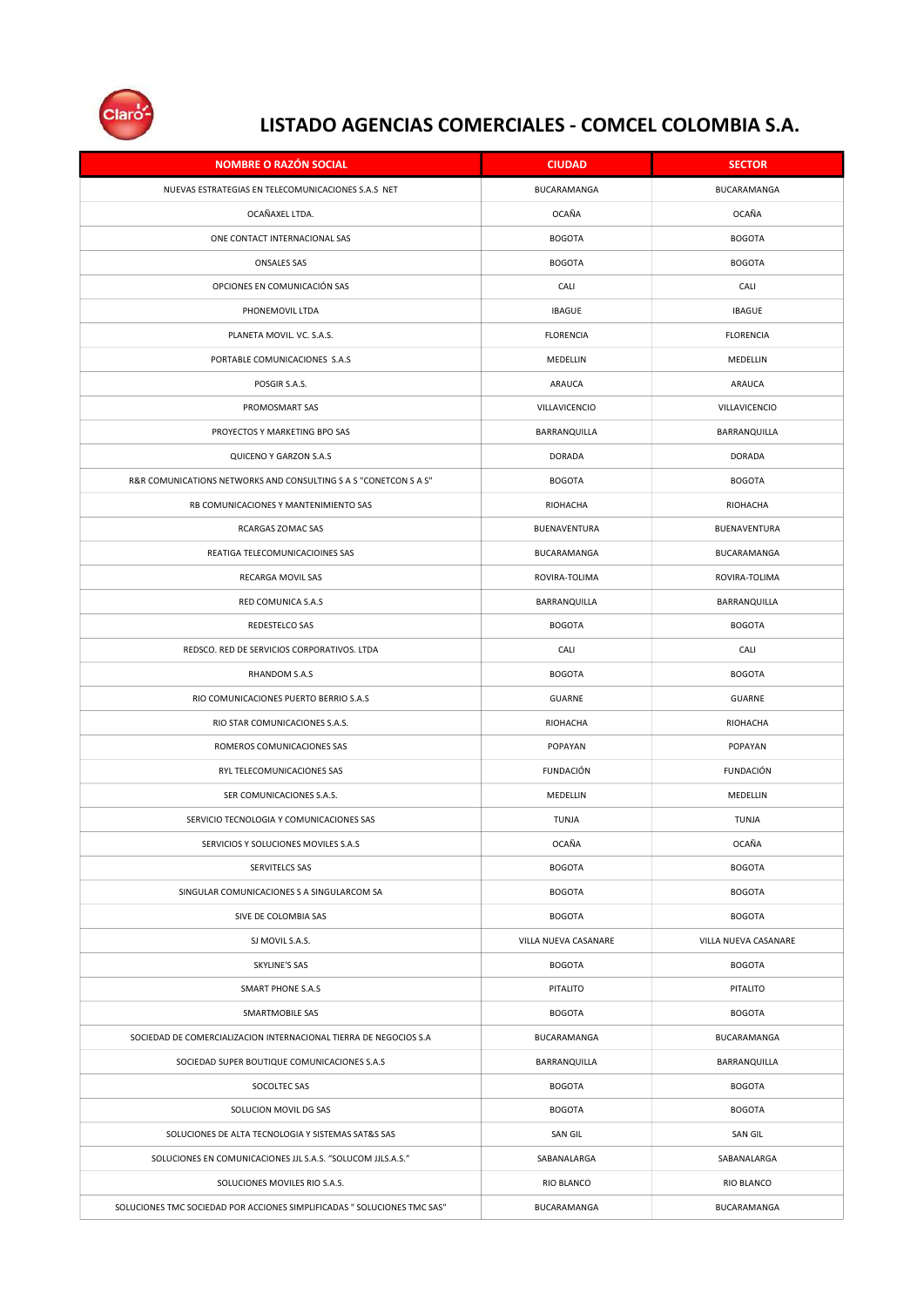

| <b>NOMBRE O RAZÓN SOCIAL</b>                                       | <b>CIUDAD</b>       | <b>SECTOR</b>       |
|--------------------------------------------------------------------|---------------------|---------------------|
| SOLUCIONES TRIPLE A + SAS                                          | <b>BOGOTA</b>       | <b>BOGOTA</b>       |
| SOLUMOBILE DEL EJE ZOMAC S.A.S                                     | SALENTO             | SALENTO             |
| SOLUMOVIL COLOMBIA SAS                                             | POPAYAN             | POPAYAN             |
| SOLUMOVIL DEL CARIBE S.A.S                                         | <b>FUNDACIÓN</b>    | <b>FUNDACIÓN</b>    |
| SOPORTE COLOMBIA SAS                                               | <b>BOGOTA</b>       | <b>BOGOTA</b>       |
| SOTO Y OSORNO COMUNICACIONES S.A.S                                 | <b>BOGOTA</b>       | <b>BOGOTA</b>       |
| SOUL CENTRO TECNOLOGIA S.A.S                                       | YOPAL               | YOPAL               |
| SPC COMERCIAL SAS                                                  | <b>BOGOTA</b>       | <b>BOGOTA</b>       |
| STAR CELL 5 S.A.S                                                  | POPAYAN             | POPAYAN             |
| STARCELL.COM S.A.S.                                                | PEREIRA             | PEREIRA             |
| STOCK MOVIL JL S.A.S.                                              | <b>BOGOTA</b>       | <b>BOGOTA</b>       |
| SU CELULAR LTDA.                                                   | <b>CUCUTA</b>       | <b>CUCUTA</b>       |
| SUMATE GROUP SOCIEDAD POR ACCIONES SIMPLIFICADA "SUMATE GROUP SAS" | <b>DUITAMA</b>      | <b>DUITAMA</b>      |
| SUPERCELL E.U.                                                     | VALLEDUPAR          | VALLEDUPAR          |
| SURYTEL COMUNICACIONES SAS                                         | <b>IBAGUE</b>       | <b>IBAGUE</b>       |
| SYNERJOY BPO S.A.S                                                 | CALI                | CALI                |
| SYSTEM SOLUTIONS CMR S.A.S                                         | <b>BOGOTA</b>       | <b>BOGOTA</b>       |
| TEAM COMMUNICACIONES S.A.                                          | MEDELLIN            | MEDELLIN            |
| TECMOVIL GH S.A.S                                                  | SANTANDER QUILICHAO | SANTANDER QUILICHAO |
| TECNOLOGIA DE CELULARES Y COMUNICACIONES S.A.S                     | QUIBDO              | QUIBDO              |
| TECNOLOGIA Y COMUNICACIÓN MOVIL S.A.S. "TEYCOM MOVIL S.A.S."       | MEDELLIN            | MEDELLIN            |
| TECNOLOGIA Y COMUNICACIONES GANAMOVIL S.A.S                        | BUCARAMANGA         | BUCARAMANGA         |
| TECNOLOGIA Y TELECOMUNICACIONES "TEYTEL S.A.S"                     | BUCARAMANGA         | BUCARAMANGA         |
| TECPHONE S.A.S.                                                    | FACATATIVA          | FACATATIVA          |
| TELCOSTA COMUNICACIONES S.A.S.                                     | BARRANQUILLA        | BARRANQUILLA        |
| TELECEL COMUNICACIONES SAS                                         | CORDOBA             | CORDOBA             |
| TELECOMUNICACIONES CYBERTEL LTDA                                   | BUCARAMANGA         | BUCARAMANGA         |
| TELECOMUNICACIONES SATELITALES RB SAS                              | SOCORRO / SANTANDER | SOCORRO / SANTANDER |
| TELNORTE S.A.S                                                     | OCAÑA               | OCAÑA               |
| TIENDA MOVIL COLOMBIA ZOMAC S.A.S - T.MOVICOL                      | <b>IBAGUE</b>       | <b>IBAGUE</b>       |
| TIENDA MOVIL DEL TOLIMA SAS                                        | ESPINAL             | ESPINAL             |
| TMC TELEFONIA MOVIL DE COLOMBIA S.A.S                              | <b>BOGOTA</b>       | <b>BOGOTA</b>       |
| TN COLOMBIA SAS                                                    | <b>BOGOTA</b>       | <b>BOGOTA</b>       |
| TU CELULAR COMERCIALIZADORA S.A.S.                                 | <b>BOGOTA</b>       | <b>BOGOTA</b>       |
| UNO 27 SAS                                                         | MANIZALES           | MANIZALES           |
| V&P INGENIERÍA Y CONSULTORÍAS INTEGRALES S.A.S.                    | <b>BOGOTA</b>       | <b>BOGOTA</b>       |
| V&V BY AROS SAS                                                    | SAN GIL             | SAN GIL             |
| VECTOR SOFTWARE FACTORY COLOMBIA                                   | <b>BOGOTA</b>       | <b>BOGOTA</b>       |
| VENTAS Y SERVICIOS S.A                                             | <b>BOGOTA</b>       | <b>BOGOTA</b>       |
| VIN CLARO EMPRESAS SAS                                             | <b>BOGOTA</b>       | <b>BOGOTA</b>       |
| VIP COMUNICACIONES DEL CARIBE S.A.S.                               | BARRANQUILLA        | BARRANQUILLA        |
| WAP COMUNICACIONES S.A.S                                           | TUMACO              | <b>TUMACO</b>       |
| WORLD CONNECTION KBP S.A.S.                                        | <b>BOGOTA</b>       | <b>BOGOTA</b>       |